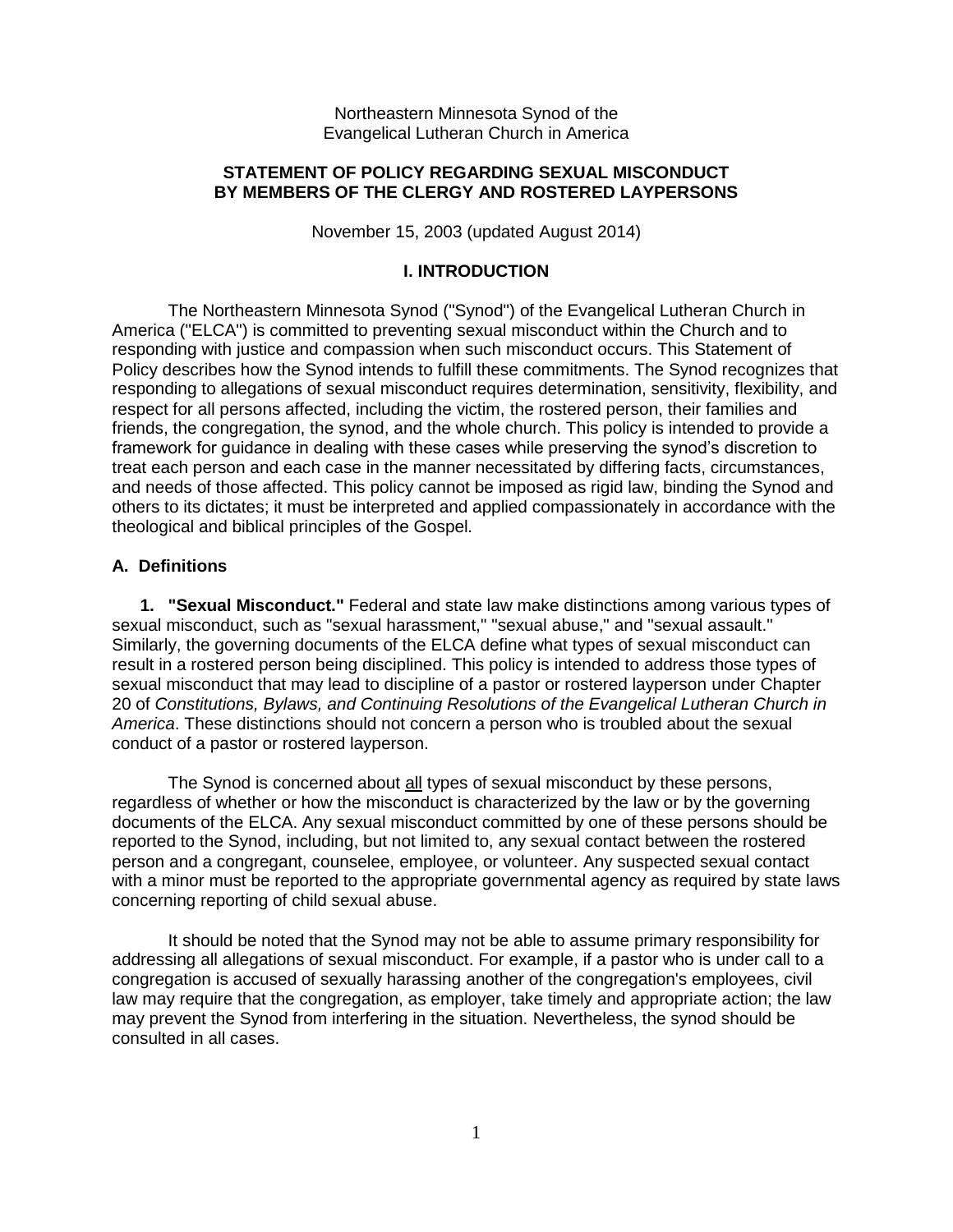**2. "Complainant."** As used in this Statement of Policy, "complainant" means a person who reports sexual misconduct to the Synod. This Statement of Policy will assume that the complainant is also the victim of the alleged sexual misconduct, but that may not always be the case.

**3. "Rostered Persons."** As used in this Statement of Policy, "rostered person," "pastor," and "clergy" include ordained ministers and rostered laypersons such as associates in ministry, deaconesses, and diaconal ministers. This Statement of Policy will assume that the rostered person who is accused of sexual misconduct is under call to a congregation, but it may also be adapted to calls in other circumstances.

### **B. The Role of Congregations**

The Synod and its member congregations have different responsibilities and thus different roles to play in preventing and responding to reports of clergy sexual misconduct. Each ELCA congregation calls its own pastor, determines its pastor's duties and responsibilities, supervises its pastor's day-to-day ministry, and decides whether to terminate its pastor's call. The Synod has neither the authority nor the ability to make those decisions for a congregation. Obviously, then, the Synod cannot be a safe place unless every one of its member congregations shares its commitment to preventing clergy sexual misconduct.

This Statement of Policy is the Synod's, and therefore it says little about the important role played by congregations in preventing and responding to reports of clergy sexual misconduct. This should not obscure the fact that congregations also have a vital role to play. The Synod strongly urges its member congregations to develop their own sexual misconduct policies. The publication, *Safe Connections: What Parishioners Can Do To Understand and Prevent Clergy Sexual Abuse* is available [for purchase](http://resources.elca.org/Social_Issues-Safe_Connections.html) or as a [free download](http://download.elca.org/ELCA%20Resource%20Repository/Safe_Connections.pdf) from the ELCA [website.](http://www.elca.org/) The Synod recommends this publication as a useful resource for congregations in addressing this issue.

### **C. Role of the Synod**

The Synod's role is essentially twofold. First, the bishop is responsible for providing pastoral care and leadership to the Synod's congregations and pastors. Reports of clergy sexual misconduct invariably create an acute need for such care and leadership. Second, pastors who commit sexual misconduct may be disciplined, leading to possible removal from the clergy roster of the ELCA. The bishop is primarily responsible for overseeing the preliminary or consultation stage of the disciplinary process and for initiating the formal stage of the disciplinary process. When the bishop provides pastoral care and leadership in the wake of clergy sexual misconduct, he or she is truly engaged in the Synod's ministry.

Every report of clergy sexual misconduct involves unique people and unique circumstances. This Statement of Policy merely describes the general approach that the Synod will follow in responding to reports of clergy sexual misconduct. It will not be appropriate or even possible for the Synod to follow this approach in every case. The Synod reserves the right to depart from this Statement of Policy at any time and for any reason.

In every sexual misconduct case, the bishop and his or her staff will attempt to provide pastoral care to the victim of the misconduct, the victim's family, the pastor who committed the misconduct, the pastor's family, members of the pastor's present and/or former congregation(s), the pastor's colleagues, and others. However, the bishop and the bishop's staff do not themselves function as a pastor, counselor, advocate, attorney, or other caregiver to any of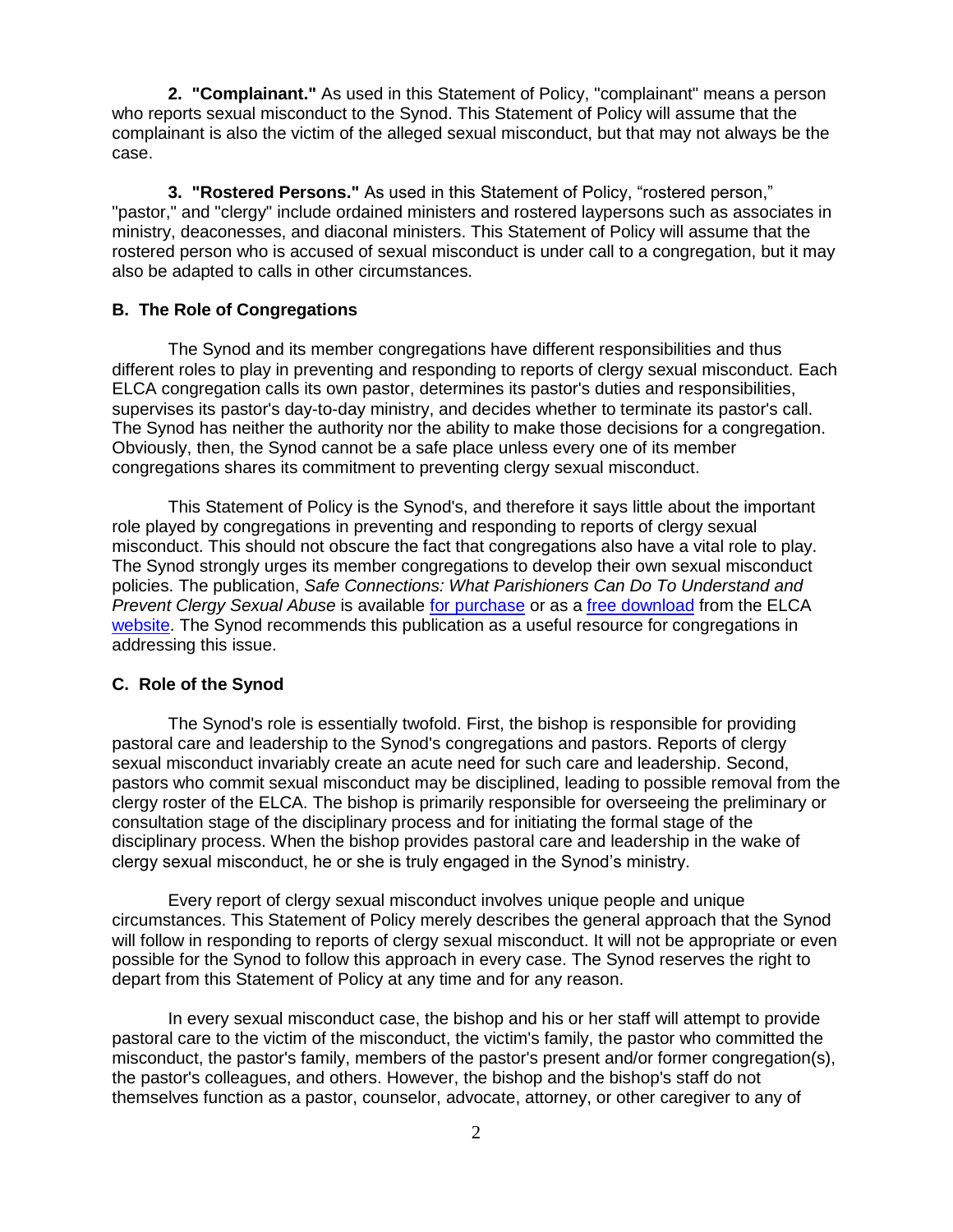these individuals. The ultimate responsibility of the bishop and his or her staff is to the Synod and not to any individual within the Synod. If a conflict arises between what is in the Synod's interests and what is in the interests of someone else, the bishop and the bishop's staff are obligated to act on the Synod's behalf. In unusual circumstances, the fact that the bishop and bishop's staff are responsible to the Synod may require that they act contrary to the wishes of the complainant.

The freedom of the Synod to decide for itself how God has called it to minister to those harmed by sexual misconduct is a precious one that is constitutionally protected from governmental interference. The same is true of the Synod's freedom to decide who will be on its clergy roster, and of the freedom of each congregation to decide who will preach and teach from its pulpit. Nothing in this Statement of Policy is intended to diminish these freedoms in any respect or to create any legal rights or responsibilities.

# **II. SYNOD POLICY**

*[An ELCA Strategy for Responding to Sexual Abuse in the Church](http://download.elca.org/ELCA%20Resource%20Repository/ELCA_Strategy_for_Sexual_Abuse_in_Church.pdf)* (Nov. 1992) recommended that nine elements be included in any synodical policy regarding clergy sexual misconduct. This Synod has decided to incorporate those nine elements as follows:

### **A. Adequate Preparation**

The Synod is committed to preventing clergy sexual misconduct in the following ways:

First, the Synod will not tolerate clergy sexual misconduct. The Synod will make that clear in educational opportunities that it provides, in the manner in which it responds to reports of clergy sexual misconduct, in discussions that it has with seminarians and others who seek to join its clergy roster, and in its public and private statements regarding this issue.

Second, the Synod intends to provide ongoing educational opportunities regarding clergy sexual misconduct for pastors, congregations, and others. Those efforts will focus on such subjects as the dynamics of clergy sexual misconduct and the impact of such misconduct on its victims. The Synod strongly urges its pastors and congregations to take advantage of these educational opportunities, as well as appropriate educational programs offered by others.

Finally, the bishop and the bishop's staff will continue to take advantage of educational opportunities that are available to them. The Synod recognizes that society generally and churches particularly have much to learn about clergy sexual misconduct. As the Synod's understanding of this problem changes, its Statement of Policy and educational efforts may change as well.

These preventative efforts are intended to complement similar efforts that have been or will be made by the Synod's member congregations, by the churchwide organization, by ELCA seminaries, and by other entities affiliated with the ELCA.

#### **B. Initial Contact - First Response**

Even the best preventative measures cannot completely eliminate clergy sexual misconduct. The Synod must always be prepared to respond to reports of misconduct. The more open it is to receiving such reports, the more often clergy sexual misconduct will be reported.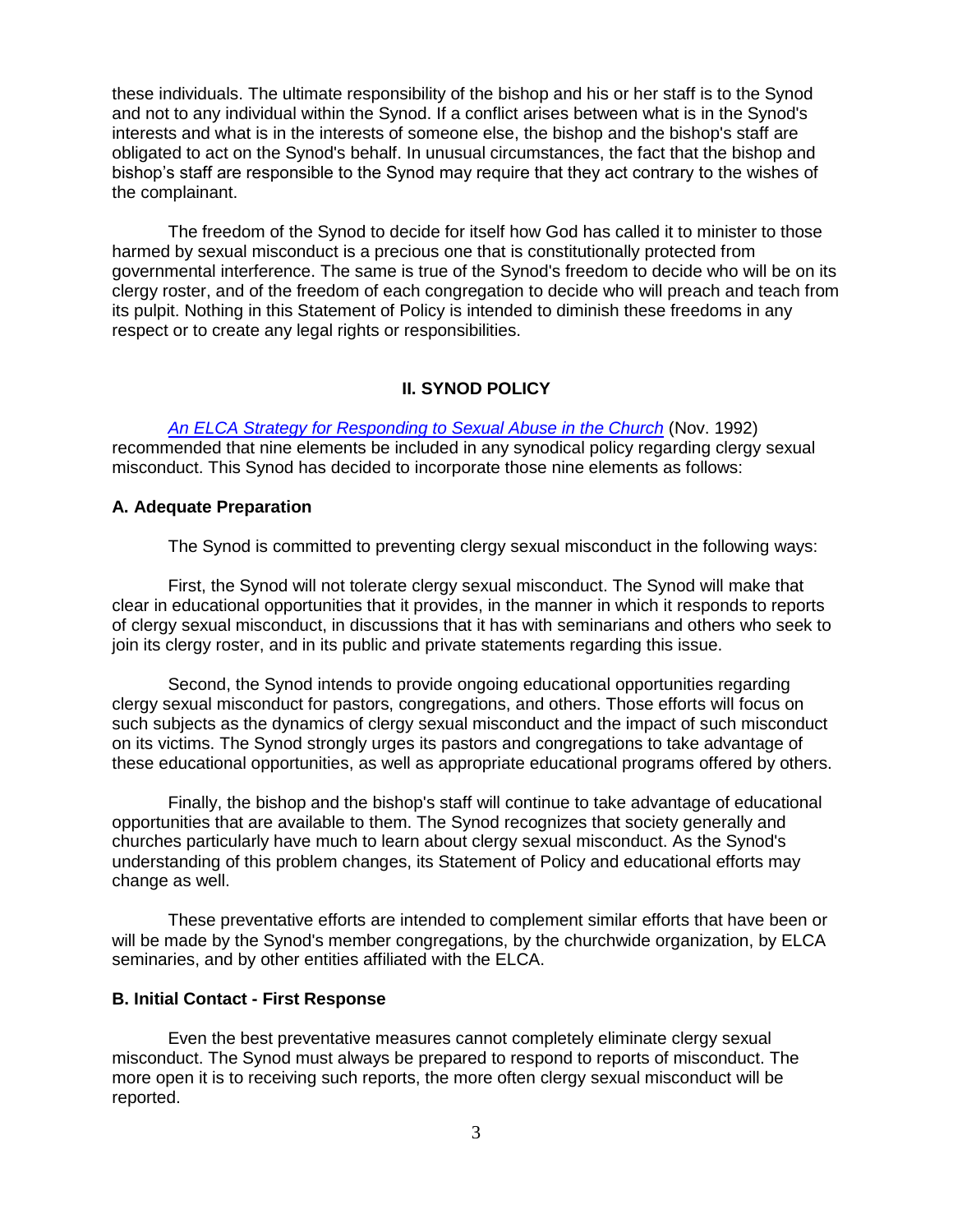Anyone who knows or suspects that a pastor may have been involved in sexual misconduct should report that knowledge or suspicion to the bishop or an assistant to the bishop. The names and telephone numbers of the bishop and his or her assistants are attached to this Statement of Policy. (Suspicion or knowledge that a bishop may have been involved in sexual misconduct should be reported to the presiding bishop of the ELCA.)

A contact may be made with the bishop or other authorized person by mail, by telephone, or in person. The complainant need not identify herself or himself when she or he first contacts the Synod. The complainant may anonymously ask questions about how the Synod would respond to a particular complaint of misconduct. However, the Synod can do little about a report of sexual misconduct until the complainant identifies herself or himself and the pastor involved in the misconduct.

The bishop or other person contacted by the complainant will (1) assure the complainant that the Synod does not tolerate sexual misconduct and takes seriously all reports of such misconduct; (2) explain the Synod's process for responding to reports of sexual misconduct and offer to provide a copy of this Statement of Policy; (3) answer the complainant's questions about the policies and procedures of the Synod; (4) express care and concern for the complainant; (5) when the complainant is anonymous, encourage the complainant to identify herself or himself and the pastor involved in the misconduct.

In all meetings with Synod personnel, the complainant may be accompanied by a friend, family member, support person, or advocate of her or his choice. If the complainant requests, the Synod will assist in finding an advocate for her or him. The complainant may decline to use an advocate.

After a report of clergy sexual misconduct has been received from an identified complainant, the bishop and/or bishop's designee will interview the complainant in person or, if that is not possible, by telephone. This interview may occur through a combination of meetings, calls, and correspondence. The bishop or bishop's designee will ask the complainant to provide as much information about the sexual misconduct as the complainant is comfortable sharing. The complainant will be asked to reduce the information to writing or to sign a written statement prepared by the Synod. The bishop or bishop's designee will also ask the complainant what she or he is seeking in coming forward and whether the complainant is prepared to participate in the disciplinary process if necessary. The complainant should be given a copy of this Statement of Policy if she or he has not already received it.

The bishop or bishop's designee will discuss with the complainant how she or he feels about the possibility that her or his identity may become known to the accused or others. Insofar as possible, the Synod will respect the wishes of the complainant regarding confidentiality. However, at some point, the Synod may be required by civil law or by the governing documents of the ELCA to disclose the identity of the complainant. Also, in unusual circumstances, the fact that the bishop or bishop's designee is responsible to the Synod may require that he or she act contrary to the wishes of the complainant. Finally, the identity of the complainant may become known despite the best efforts of the Synod to protect it. The Synod cannot guarantee confidentiality to a complainant.

If the bishop or bishop's designee learns that a child or vulnerable adult may have been neglected or physically or sexually abused, the bishop or bishop's designee may be legally required by the State of Minnesota to report that information to law enforcement authorities. If possible, the complainant will be notified before such a report is made.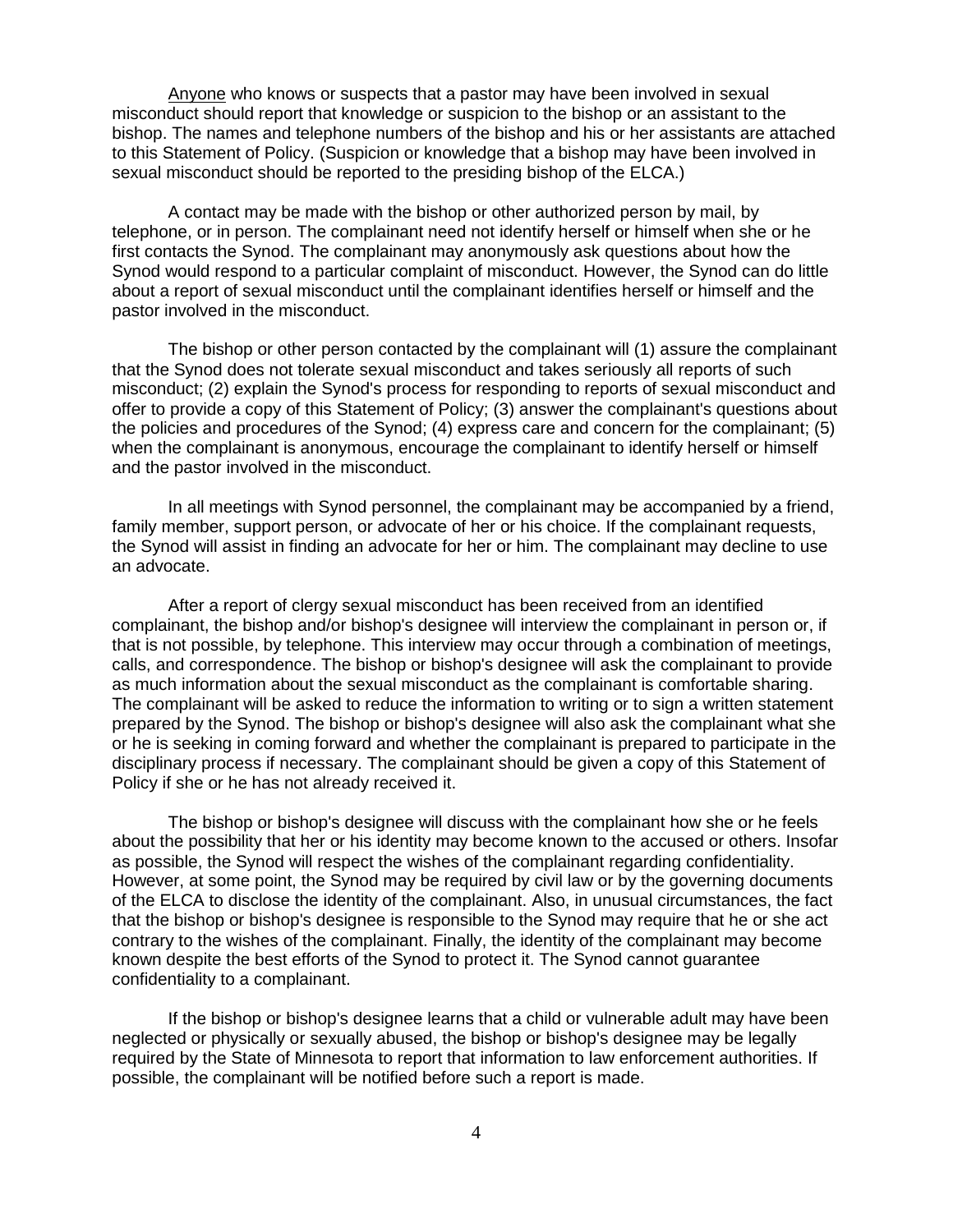The bishop or bishop's designee will discuss with the complainant her or his needs for pastoral care or professional counseling. If the complainant requests, the bishop or bishop's designee will help to put the complainant in touch with persons who can provide such care or counseling. Under no circumstances will any employee of the Synod function as the complainant's advocate, pastor, or counselor.

The bishop or bishop's designee will appoint a contact person within the Synod. That contact person (who may be the bishop or bishop's designee) will keep in regular contact with the complainant and will inform the complainant of significant developments. That contact person will also be available to respond to the complainant's questions and concerns about the process.

### **C. Initial Investigation of the Complaint**

After interviewing the complainant, the bishop and/or bishop's designee will carefully review the information provided by the complainant. If the report appears credible and involves sexual misconduct for which the pastor might be disciplined, the bishop or bishop's designee may conduct a preliminary investigation to determine whether information either supporting or contradicting the report exists. This preliminary investigation may include (1) further discussions with the complainant; (2) a review of the records of the Synod, another ELCA synod, the ELCA, or an entity affiliated with the ELCA; or (3) interviews of former bishops of the pastor, those who served as assistants to former bishops of the pastor, pastors who succeeded the pastor at congregations that he or she served, pastors who served on the same staff with the pastor at congregations that he or she served, pastors who presently serve on the same staff with the pastor, respected members of congregations that the pastor served, respected members of the congregation that the pastor now serves; or (4) persons identified by the complainant, or friends, family members, pastors, or counselors of the complainant.

This preliminary investigation will be conducted as quickly and as discreetly as is possible under the circumstances. All of those contacted will be asked to keep the contact in strictest confidence. If the Synod or a discipline hearing committee later determines that the pastor did not commit sexual misconduct, that conclusion will be communicated to those who were contacted by the Synod in the course of its preliminary investigation.

### **D. Conversation with the Pastor**

The bishop will usually meet with the pastor after the preliminary investigation is concluded. The bishop should be accompanied by the bishop's designee or another person. In some cases - such as when the pastor is aware of the complainant's report or when the pastor may pose an immediate danger to members of his or her congregation - the bishop or bishop's designee may meet with the pastor immediately after or perhaps even before meeting with the complainant. If the bishop must meet alone with the pastor, the bishop will clarify that the meeting is not confidential, and that the bishop may disclose anything that he or she is told.

At their meeting, the bishop will provide the pastor with information regarding the complaint and ask the pastor to respond. The bishop may ask the pastor to reduce his or her response to writing. The bishop will also (1) assure the pastor that, while the Synod does not tolerate sexual misconduct, the Synod will give any pastor who denies an allegation of sexual misconduct a full and fair opportunity to contest it; (2) explain the Synod's process for responding to reports of sexual misconduct and provide a copy of this Statement of Policy;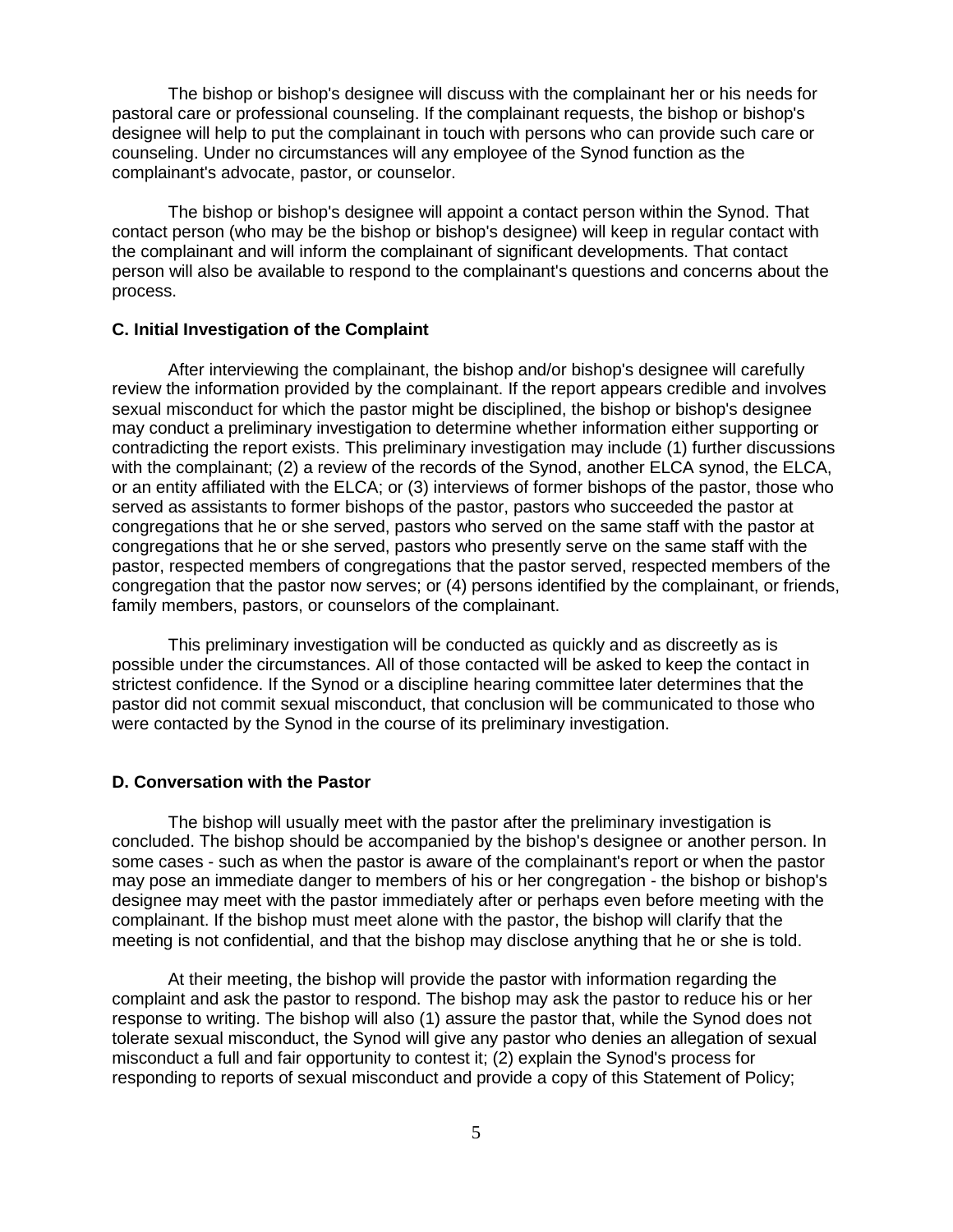(3) answer the pastor's questions about the policies and procedures of the Synod; (4) express care and concern for the pastor, the pastor's family, and the affected congregation; (5) strongly discourage the pastor from having any contact with the complainant, either directly or indirectly; and (6) invite the pastor to contact an advocate and to be accompanied by that advocate through the investigative, and, if necessary, disciplinary processes. If the pastor requests, the Synod will assist the pastor in finding an advocate. The pastor may decline to use an advocate.

Depending upon the circumstances, the bishop may ask the pastor to voluntarily agree to certain restrictions upon his or her ministry - such as agreeing not to have contact with children - until the investigation and/or disciplinary proceedings are concluded. If the pastor refuses, the bishop may ask the congregation to impose the restrictions upon the pastor. The bishop may also ask the pastor to take a leave of absence - either with or without pay - until the investigation and/or disciplinary proceedings are concluded. If the pastor refuses, the bishop may ask the congregation to place the pastor on involuntary leave of absence, or, in extreme circumstances, the bishop may temporarily suspend the pastor without prejudice.

In appropriate cases, the bishop may ask the pastor to resign his or her call or resign from the clergy roster of the ELCA. The bishop cannot force the pastor to submit a resignation. In most cases, only a discipline hearing committee can remove the pastor from the clergy roster.

The bishop or bishop's designee will discuss with the pastor his or her needs for pastoral care or professional counseling, as well as the care of the pastor's family. If the pastor requests, the bishop or bishop's designee will help to put the pastor in touch with persons who can provide such care or counseling. Under no circumstances will any employee of the Synod function as advocate, pastor, or counselor to the pastor or the pastor's family.

The bishop or bishop's designee will appoint a contact person within the Synod. That contact person (who may be the bishop or bishop's designee) will keep in regular contact with the pastor and will inform the pastor of significant developments. That contact person will also be available to respond to the pastor's questions and concerns about the process.

### **E. Assess the Information**

After meeting with the pastor, the bishop will carefully review the information provided by the complainant, discovered during the preliminary investigation, and provided by the pastor. The bishop may also consult with staff or other advisors. The bishop will then decide upon a course of action, keeping in mind that changed circumstances may require changes in direction as the matter progresses. Among options available to the bishop are the following: no further action; further investigation; requesting the pastor to undergo a psychodiagnostic evaluation; seeking a resolution by consulting directly with the parties; requesting the pastor's congregation to take some action; convening a consultation or advisory panel; or initiating the formal disciplinary process. Depending upon the circumstances, additional options may be considered as well, including inviting the pastor to resign from the call, from the roster, or both.

### **F. Consultation or Advisory Panel**

Reports of sexual misconduct always present a bishop with difficult decisions. To assist him or her in making these decisions, a bishop may, at his or her sole discretion, appoint a consultation or advisory panel. The function of a consultation or advisory panel is described at length in Sections 20.21.04 to 20.21.06 of the [Constitution and Bylaws of the ELCA](http://www.elca.org/About/Churchwide/Office-of-the-Secretary/Constitutions) and Section D of *Rules Governing Disciplinary Proceedings Against an Ordained Minister, a Rostered*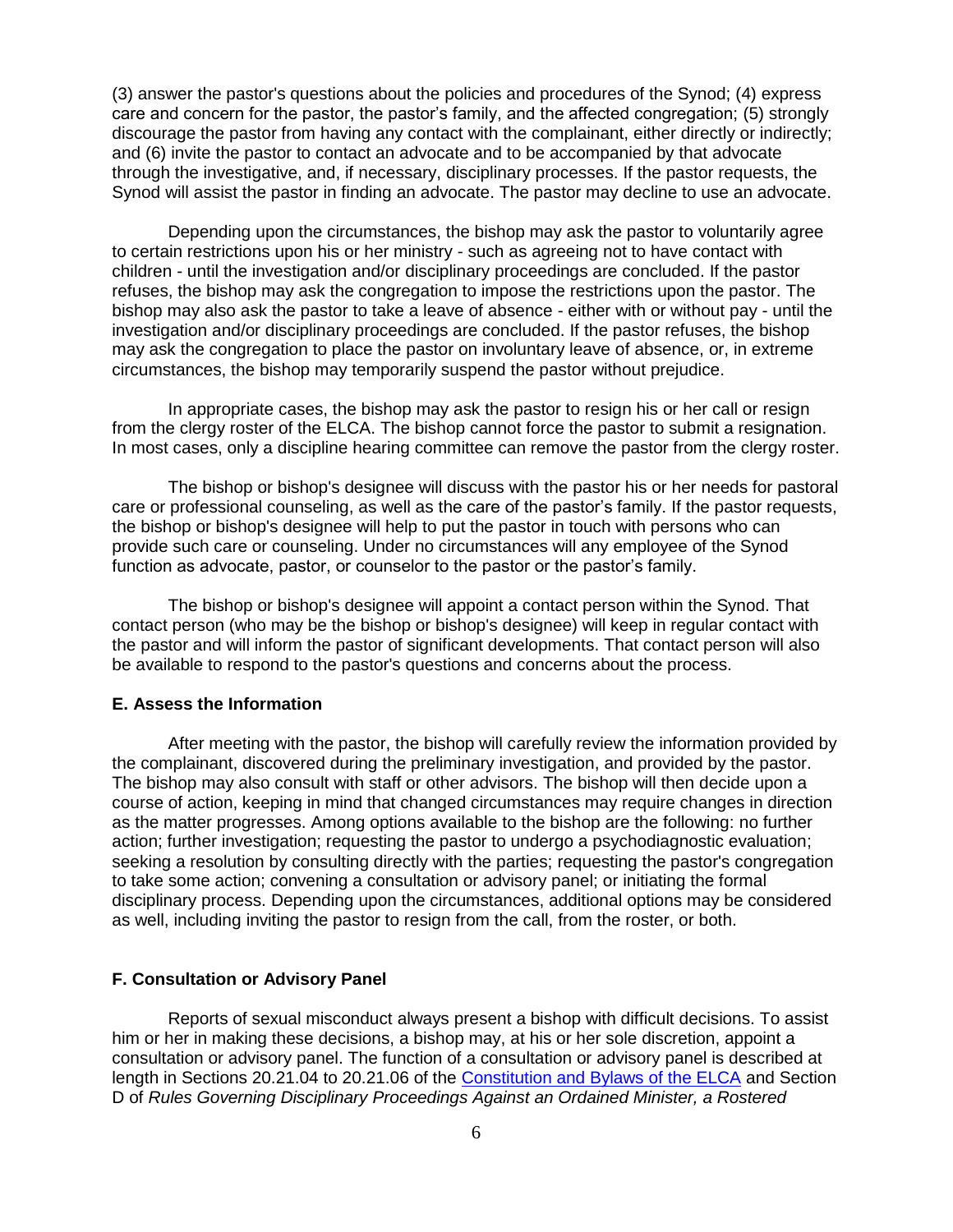*Layperson, or a Congregation of the Evangelical Lutheran Church in America* (available from the Synod.)

Essentially, a consultation or advisory panel is a small group of clergy and laypersons who are asked to recommend a course of action to the bishop. Before making that recommendation, the panel may interview the complainant, the pastor, the bishop, the bishop's designee, and/or others. If possible, the panel will seek to resolve the controversy through recommendations that are pastoral and therapeutic and that will eliminate the need for disciplinary proceedings if they are accepted by all concerned. If such a resolution does not appear possible, the panel will advise the bishop whether it believes that the disciplinary process should be initiated.

Whether to employ the advisory or consultation process is always discretionary with the bishop. Use of such panels may be beneficial in a variety of circumstances. For example, a bishop may be confronted with "one person's word against another's"—that is, a situation in which both the complainant's report and the pastor's denial of the report appear credible, and no one but the complainant and the pastor can know for certain who is being truthful. The consensus of a panel may be the best indicator of who to believe.

#### **G. Formal Hearing**

Disciplinary proceedings are the process by which the ELCA determines if a pastor is guilty of the charges and, if so, what the penalty should be. The process is governed by Chapter 20 of the *Constitutions, Bylaws, and Continuing Resolutions of the Evangelical Lutheran Church in America* and by the Rules Governing Disciplinary Proceedings. A pastor may be disciplined for committing "conduct incompatible with the character of the ministerial office," which is defined in *[Definitions and Guidelines for Discipline of Ordained Ministers](http://download.elca.org/ELCA%20Resource%20Repository/Definitions_and_Guidelines.pdf)* (Apr. 10, 2010) to include "[a]dultery, infidelity, casual sexual relationships, promiscuity, the sexual abuse of another, or the misuse of the pastoral relationship for sexual activity." *Definitions and Guidelines* is available from the Synod or may be downloaded from the ELCA website.

To briefly summarize the disciplinary process, generally, the bishop as "accuser" will initiate the proceedings against a pastor by filing written charges setting forth the offense that the pastor is accused of committing - e.g., "the sexual abuse of another" - and the alleged facts supporting the charge - e.g., the name of the person that the pastor is alleged to have abused and the date, place, time, and other circumstances of the alleged abuse. A committee of twelve persons is appointed to hold a hearing on the charges. The hearing resembles a court trial. The bishop presents testimony and other evidence in support of the charges, and then the pastor presents testimony and other evidence in opposition to the charges. A bishop generally will not initiate formal disciplinary proceedings unless the complainant agrees to testify against the pastor. The governing documents of the ELCA provide for certain rights for the accuser, the accused, and the complaining witnesses.

The hearing described in the preceding paragraph is the usual process for hearing the written charges. There is an alternative process, described in ELCA Bylaws 20.23.01. through 20.23.09., that is invoked when the written charges specify that the accuser will not seek removal or suspension for a period exceeding three months. In such cases, the proceedings are conducted before a hearing committee of six members with less formality and without all of the procedural requirements of the full hearing process.

Under either process, the discipline hearing committee decides whether the charges are true, and, if so, what discipline should be imposed. The options available (except under the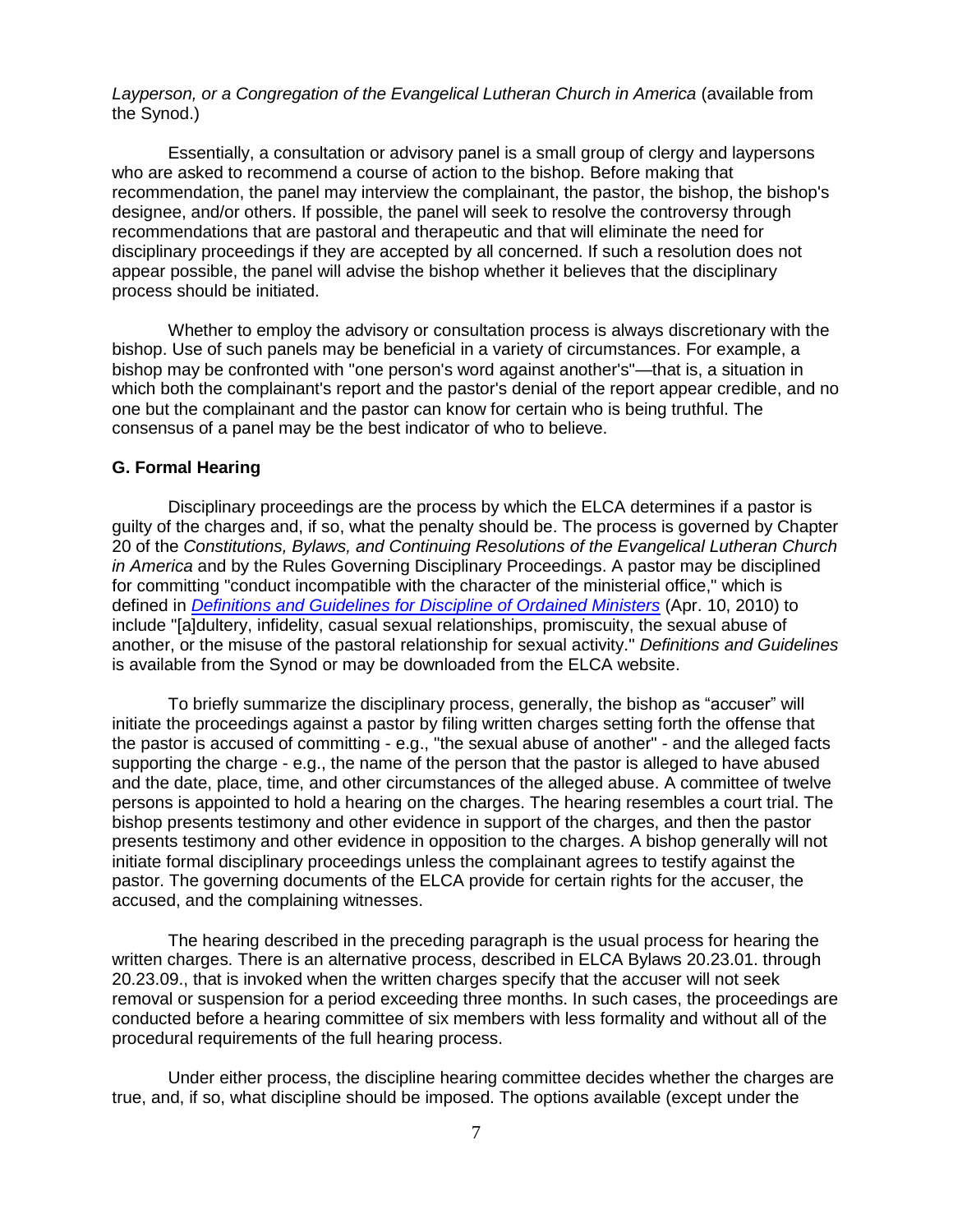alternative process described in the preceding paragraph) are private censure and admonition, suspension from the clergy roster of the ELCA for a designated period of time or until the pastor complies with specified conditions, or removal from the clergy roster. The discipline hearing committee's decision is generally made about four months after charges are filed.

# **H. Disclosure**

Except in unusual circumstances, the Synod will disclose all serious allegations of clergy sexual misconduct. Although disclosure can increase the short term pain caused by clergy sexual misconduct, experience has demonstrated that disclosure speeds the healing of the primary and secondary victims of the misconduct, empowers unknown victims to come forward and seek help, protects others from being victimized by the same pastor, and demonstrates the commitment of the Church to deal openly and honestly with the problem.

Decisions regarding who will make what disclosure to whom and when will vary from case to case. In general, though, the Synod will abide by the following guidelines:

1. Disclosure of clergy sexual misconduct will be made to the leadership of the pastor's congregation, the members of the pastor's present congregation, the members of the pastor's family, and other pastors within the Synod. In some situations, wider disclosure to previous congregations or even to the news media may be made as well.

2. Disclosure will be made when (1) the pastor admits to committing sexual misconduct; (2) the pastor resigns his or her call or from the clergy roster of the ELCA after being accused of sexual misconduct; (3) the pastor is placed on leave of absence or temporarily suspended in response to an allegation of sexual misconduct; (4) the pastor is suspended or removed from the clergy roster as a result of formal disciplinary proceedings; or (5) secular legal proceedings (civil or criminal) are initiated against the pastor.

3. The Synod intends to work closely with the congregational leaders regarding appropriate disclosure to the members of the congregation. Disclosure to the members will usually be made by one or more of the leaders or by the bishop.

4. To protect the privacy of those harmed by the misconduct, only the following will be disclosed: (1) the fact that the pastor has been accused of, admitted to, resigned, or been found guilty of committing sexual misconduct; (2) the gender of the complainant; (3) whether the complainant was an adult or a minor at the time of the misconduct; and (4) whether the complainant was a member of the pastor's congregation or a person to whom the pastor was providing pastoral care. Disclosure should never include the name of the complainant or facts from which she or he could readily be identified. If the pastor has denied the allegations, that fact will also be disclosed.

5. Persons who believe that they have been harmed (directly or indirectly) by the pastor will be invited to contact the leaders of the congregation, the Synod, or others who have agreed to be available to those persons.

### **I. Follow-up**

The Synod will work with congregations and others to help ensure that care and support are available to those harmed by clergy sexual misconduct. As noted above, the Synod cannot provide this care itself, but it will assist the primary and secondary victims of sexual misconduct to find resource persons and materials that might help them on their journey to healing.